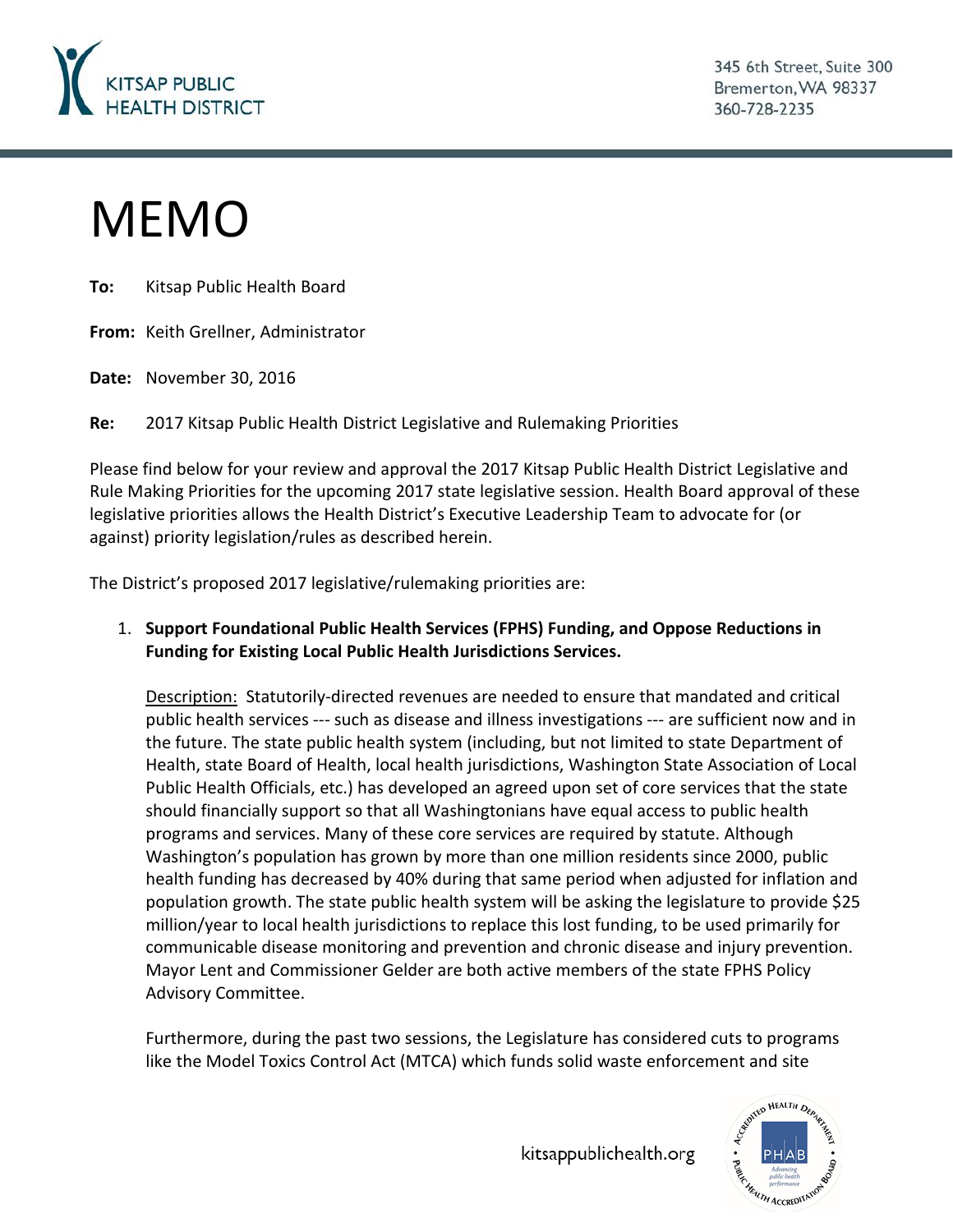Memo re: 2017 Kitsap Public Health District Legislative and Rulemaking Priorities November 30, 2016 Page 2

hazard assessment work conducted by local health jurisdictions. As noted above, local public health funding is already inadequate, and additional funding reductions cannot be managed without significant cuts in service programs the public has come to depend on.

There is also some concern that existing statutes authorizing local health jurisdictions to adopt fees to support state-mandated on-site sewage system local management plan implementation (RCW 70.118A) may be amended to inhibit local fee promulgation.

## 2. **Increase the Legal Age to Use Tobacco from 18 to 21 ("Tobacco 21").**

Description: The State Attorney General, working with the Washington State Department of Health and a coalition of health groups, is again working to raise the age of purchase of tobacco statewide, which would curb youth access. Ninety percent of individuals who purchase cigarettes for distribution to minors are younger than 21 years of age. Raising the age is also important because we know that almost all regular smokers in our state begin using tobacco products before they are 21. The Health Board adopted Resolution 2016-12, Calling Upon the Washington State Legislature to Pass Legislation Raising the Sales Age for Tobacco and Vapor Products to 21 Years, in September 2016.

## 3. **Safe Medicine Return and Disposal.**

Description: Improved and viable options are needed for the safe collection and adequate disposal of unused and unwanted medications *statewide*, and stable, adequate funding is needed to support the implementation of improved safe medicine return programs. The program should be funded by the pharmaceutical industry. Several localities/local health jurisdictions (Public Health Seattle-King County, Snohomish Health District, City of Bellingham) have already adopted such programs, and several others (Tacoma-Pierce County Health Department, Kitsap Public Health District) are also considering similar programs. Representative Strom Peterson is considering proposed legislation that would create a statewide safe medicine return program. Proposed legislation should not preempt or undermine existing local regulations.

## 4. **Prescription Drug Monitoring.**

Description: Granting public health agencies access to prescription drug monitoring program data will provide the information needed for public health agencies to assess and report drug prescription trends. Monitoring drug prescription practices will provide decision makers and substance abuse prevention programs with information they need to implement policy and system changes to reduce drug addiction in their communities. In addition, creating linkages between the prescription drug monitoring program and the Emergency Department database (EDIE) will ensure that overdose episodes are reported to prescribing physicians.